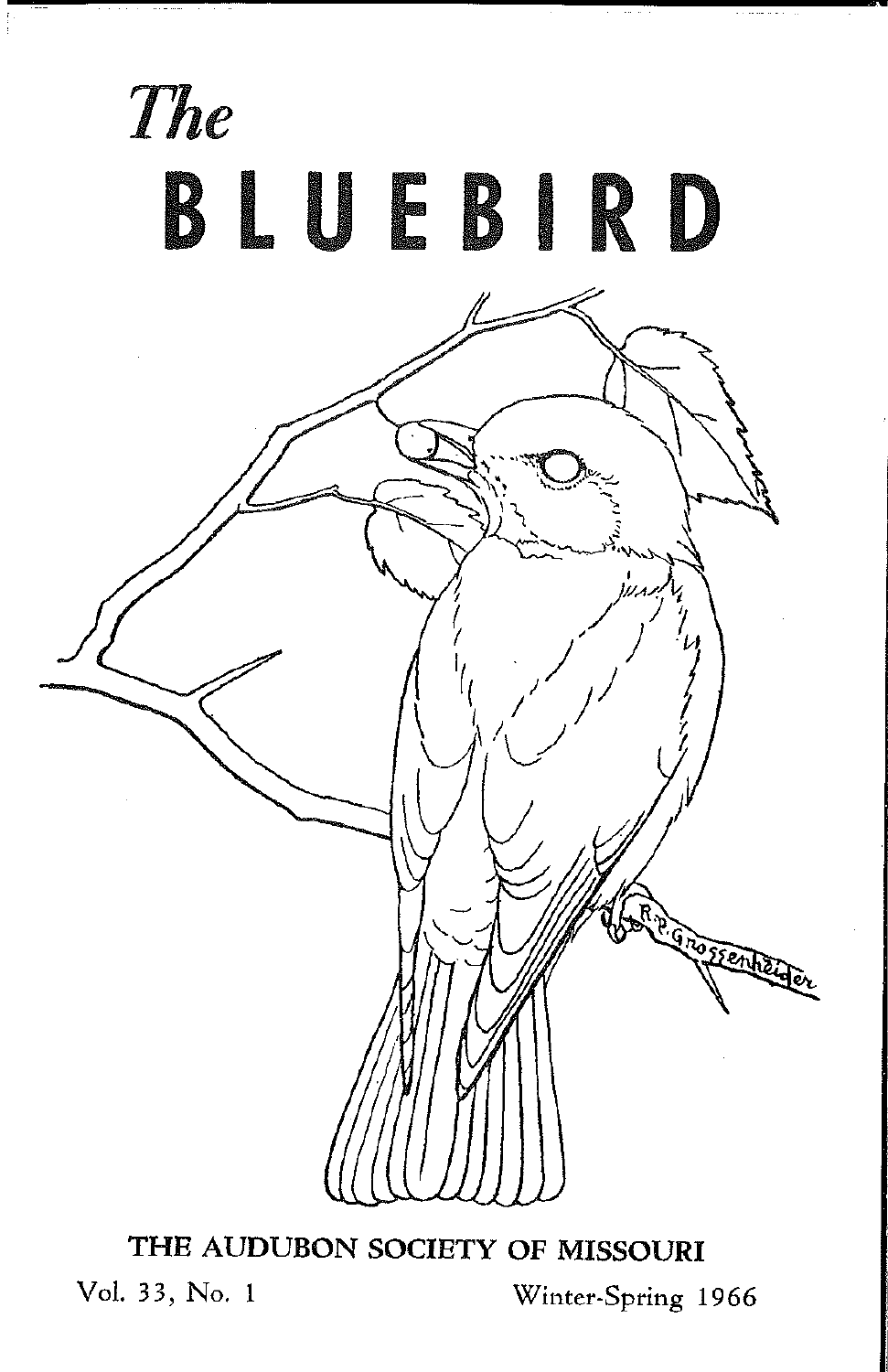

# *The*  Audubon Society of Missouri

Founded 1901

It is the purpose of the Audubon Society of Missouri to further conservation education in all its aspects with particular emphasis on wildlife. This purpose will be implemented by assisting in securing legislative controls, when necessary, the establishment of refuges and in the promotion of habitat improvement. The Audubon Society of Missouri is dedicated to the proposition that only through education can a total conservation consciousness be insured and will constantly try to further this education at all levels.

#### MEMBERSHIP DUES

*Homer R. Bolen, Treasurer, Southeast Missouri State College, Cape Girardeau* 

#### **OFFICERS**

| Lisle Jeffrey                                               | Columbia       | President      |  |
|-------------------------------------------------------------|----------------|----------------|--|
| David Easterla                                              | Maryville      | Vice President |  |
| Homer R. Bolen                                              | Cape Girardeau | Treasurer      |  |
| Esther O'Connor                                             | Kansas City    | Director       |  |
| Mrs. O. R. Johnson                                          | Columbia       | Director       |  |
| Oscar Hawksley                                              | Warrensburg    | Director       |  |
| Richard Anderson                                            | St. Louis      | Director       |  |
| Paul L. Heye                                                | Cape Girardeau | Director       |  |
| Floyd Lawhon                                                | St. Joseph     | Director       |  |
| Henry Harford                                               | La Grange      | Director       |  |
| N. Irving Fay                                               | Ozark          | Director       |  |
| Bonnie Mae Dunlap                                           | Jefferson City | Director       |  |
| Alberta Bolinger, 5079 Waterman, Apt. 106, St. Louis, Secy. |                |                |  |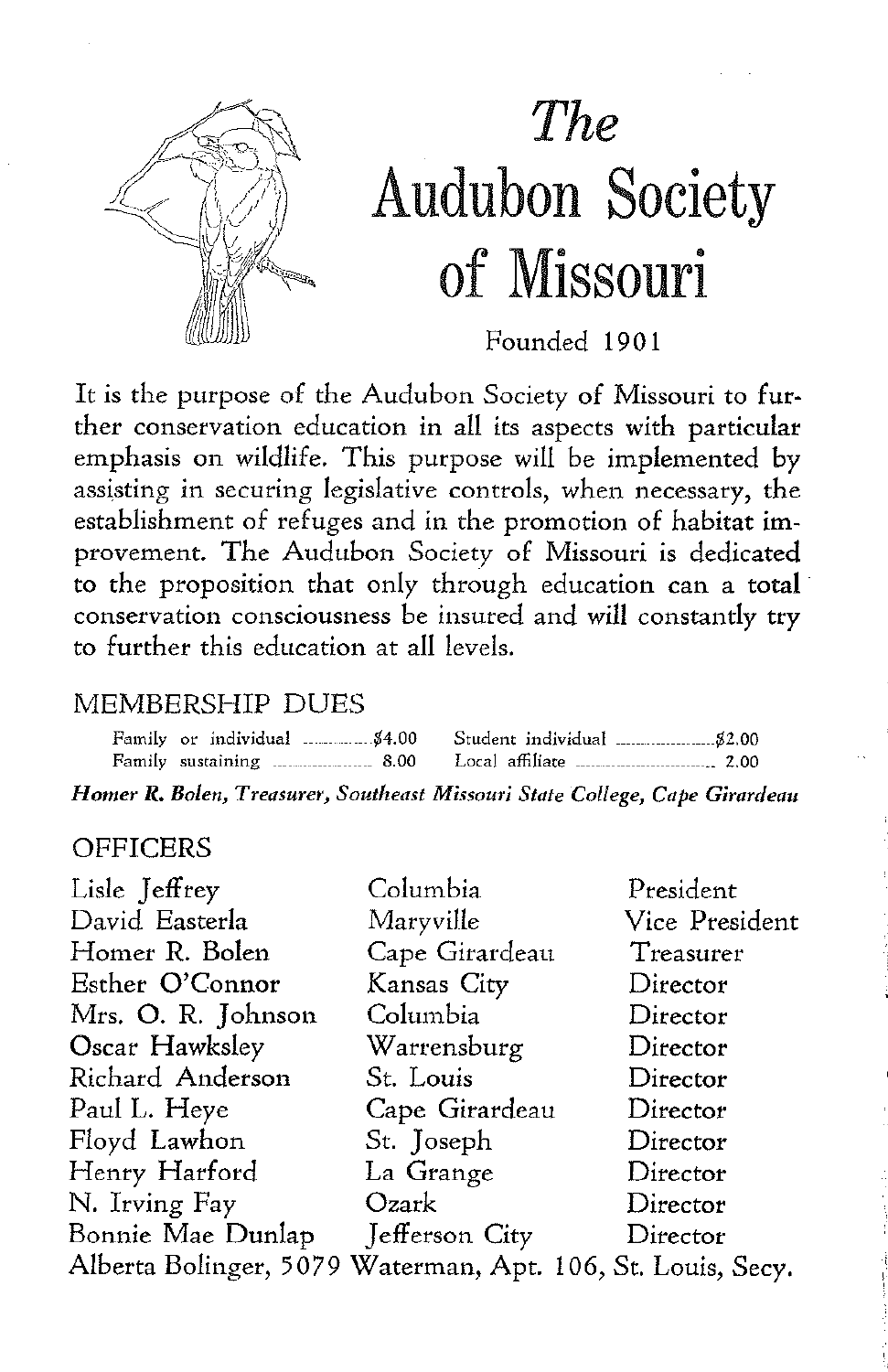## RESOLUTION

NoTE  $-$  *The following resolution was adopted unanimously at the 1965 Annual Business Meeting of the Society:* 

Whereas, the members of the Audubon Society of Missouri assembled at Camp Rising Sun, Lake of the Ozarks State Park, October 10, 1965, for the 31st Annual Meeting, do hereby acknowledge the many contributions of James F. Comfort-

Whereas, James F. Comfort was the editor of *The Bluebird,* official publication of the Society, for nine years and developed the publication into **the present excellent format, and in recognition of his many years of service**  to the Audubon Society of Missouri -

Now therefore be it resolved that the Society express its appreciation and gratitude for his untiring efforts and outstanding accomplishments -

And be it further resolved that a copy of this resolution be spread on the pages of *The Bluebird.* 

To all members of the Society:

I would like to thank Mr. Richard Anderson for acting as secretary at the ANNUAL MEETING and also Miss Dorothea Vogel for mailing the last issue of THE BLUEBIRD for me while I was on vacation.

Alberta M. Bolinger, Secretary

NOTICE-Postal regulations make it necessary that the ZIP Code be shown on tbe mailing sticker for all third class mail. Please notify the secretary if the number on your sticker is incorrect. Thank you.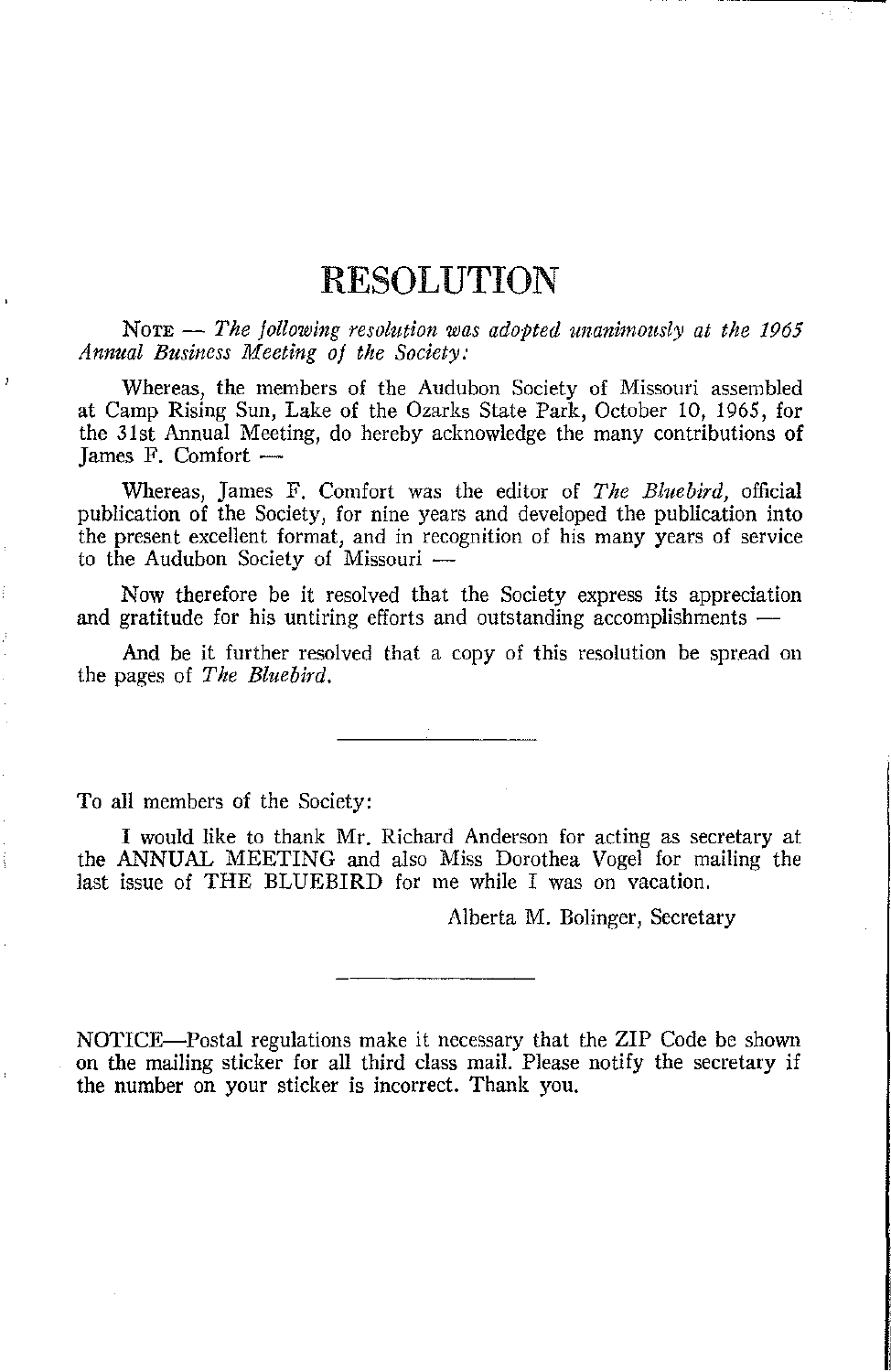# THE BLUEBIRD

Volume 33 Number 1

Editor's Comments

Among the many projects instigated by conservation-related agencies, some are poorly tailored to suit the real needs of natural resources. Part of the reason for this is that political motives sometimes get woven into the fabric of agency planning. When more than one agency gets involved, as illustrated below, their efforts may become trammeled by bad advice.

Big Oak Tree State Park, in Missouri's bootheel, is a show place for champion-sized hardwood trees. Its eighty acres of virgin timber are a mere remnant of that great swampy forest where the ivory-billed woodpecker made its last stand in the state, many years ago. The park also includes about nine hundred acres of second-growth timberland which has been mostly undisturbed the last thirty years.

In the past, Big Oak Tree Park has suffered from certain errors in management. For example, the unique remnant of virgin timber  $-$  with giants of oak, hickory, gum and others - has never been protected as an ecological entity: all camping and picnic facilities have been developed right smack in the midst of the virgin tract instead of where they should be, in the second-growth area. Then too, some forty acres of the second-growth timberland was cleared in 1959 to make way for a lake of twenty acres, built by the Missouri Department of Conservation. This lake was engineered on totally flat land by constructing a circular levee, one to encompass a somewhat elevated bowl of water. High evaporation and a probable seepage problem have made the regular use of pumps imperative to maintenance of a fishable body of water.

Now the Conservation Department is studying the feasibility of clearing more of the park's second-growth timberland to construct another, much larger lake of possibly two hundred acres. Questions might be asked about how such a project can economically be engineered in a park which is completely devoid of hills. One might also wonder if lake-building is really compatible with the original intent of the park; that is, to preserve a prime sample of Mississippi bottomland forest and its indigenous forms of plant and animal life.

Yet another aspect is to consider that two of the Conservation Department's present commissioners hail from the bootheel of Missouri, our present governor hails from Mississippi County  $-$  where Big Oak Tree Park is located - and the director of Missouri State Parks hails from an adjoining county. This matter may not involve partisan politics, but it doesn't have to be truly partisan to have porkbarrel overtones.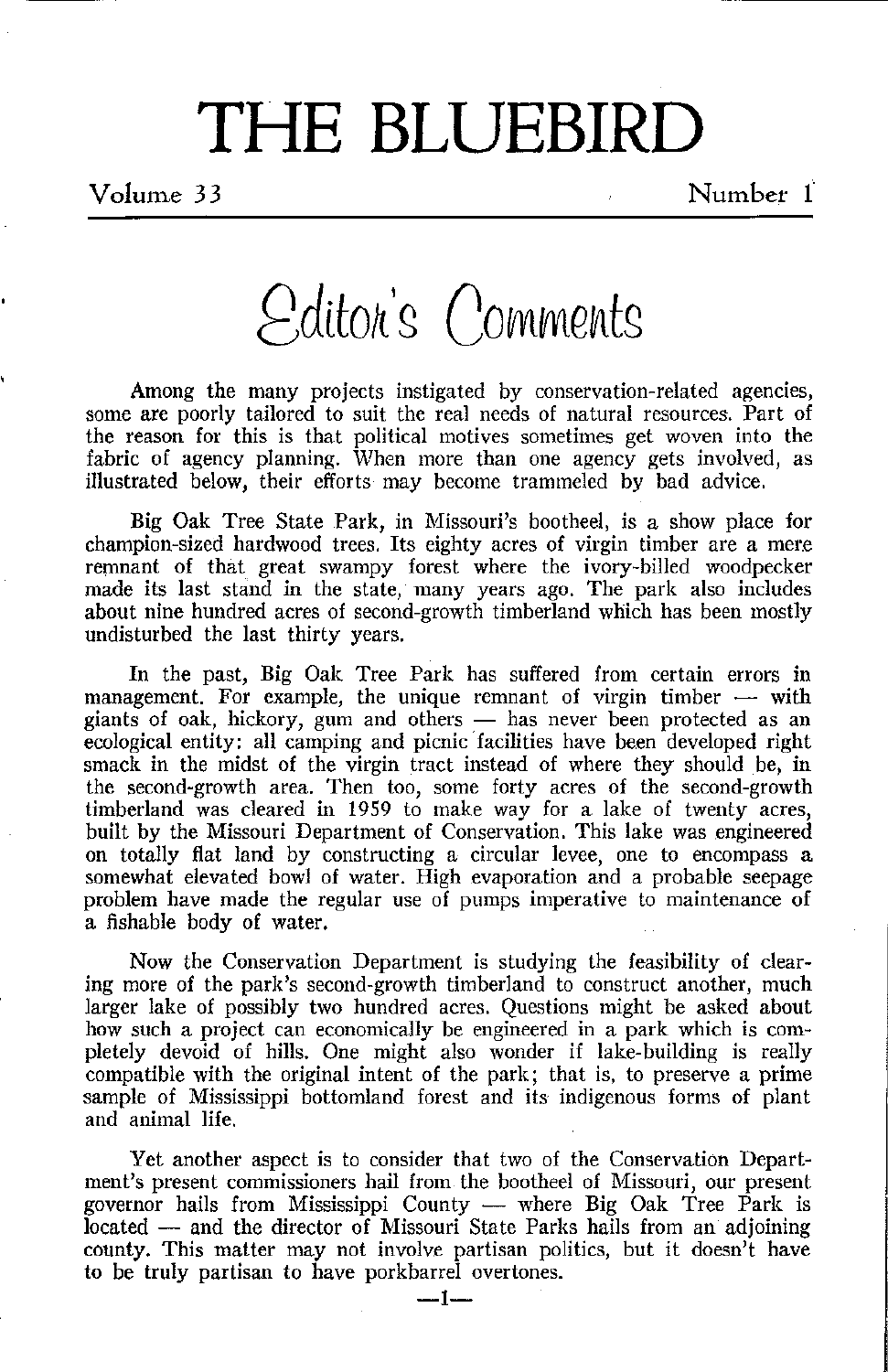## $u$ *are invited to attend*

A JOINT MEETING SPONSORED BY Missouri Chapter, Nature Conservancy

*and* 

The Audubon Society of Missouri

#### \* \* \*

### ST. LOUIS, MISSOURI

## APRIL 30 AND MAY 1, 1966

#### \* \* \*

Meeting place will be the National Council of State Garden Clubs Building, 4401 Magnolia, in St. Louis. The program will begin at 9:30 a.m. on April 30, and will feature a number of outstanding speakers. Box lunches will be available. The evening dinner and program will be at Holiday Inn South, Lindbergh and Highway 66, and will require advance reservations. May 1 will be devoted to field trips to significant natural areas within easy driving distance of St. Louis

## Theme: "Time for Action"

*(Send dinner reservations to Mr. Joel Massie, 6 Indian Hill, St. Louis, Missouri 63124)* 

THE BLUEBIRD is the official quarterly publication of the Audubon Society of Missouri. Articles, essays and reports on all phases of natural history and conservation are welcomed and will be printed within limits of space available. Manuscripts should be typed, double-space, on one side of  $8\frac{1}{2}$ x11 paper. Illustrations should be in the form of glossy prints, 5x7 or larger, or as original drawings. Send articles and other correspondence to the editor: James P. Jackson, 105 Terry Lane, Washington, Mo. 63090.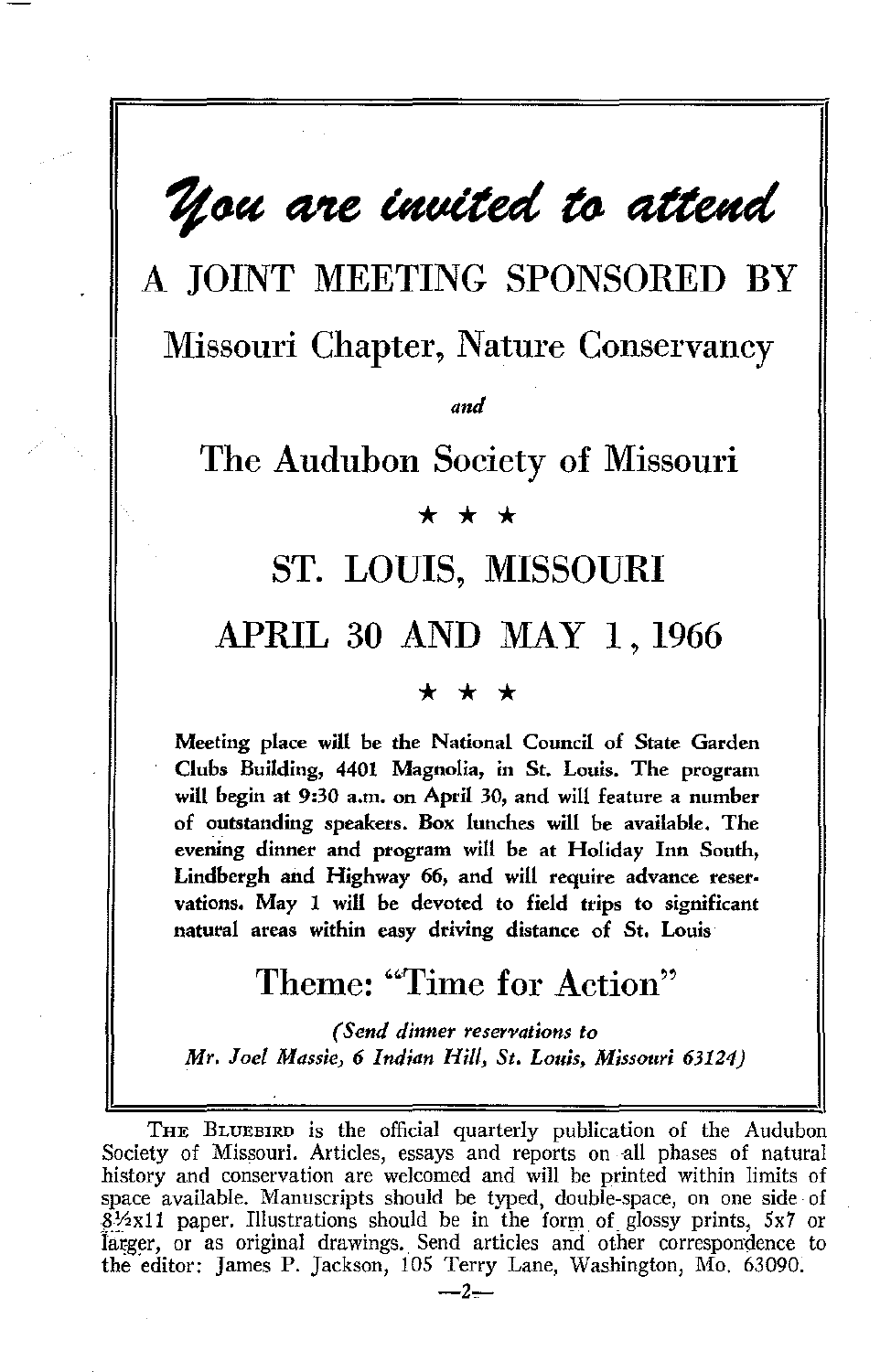## **THE LITTERBUG- Homo Slopus**

#### *By August Ulbrich*

#### *Reprinted from* **Webster Groves Nature Notes**

**The litter tossed is really not a new phenomenon on the national scene. With prosperous times he has been able to purchase more, chew up more, waste more and make himself more conspicuous by scattering more refuse**  over the countryside than at any time in history. He is of the genus , . . **Homo:** "Any of the genus of primate mammals that consists of mankind and **is usually held to include a recent species Homo sapiens." A strange disgusting characteristic has, however, been noted in many individuals of the species**  and for proper identification of the divergent the application of a new term might be in order  $-$  Homo slopus.

**Drive anywhere over the country roads and one may soon catch sight**  of the decorative talents of Homo Slopus. He just loves the country roads, where there is less chance of being challenged, to dump his bags and cartons of family trash. He particularly likes the little-traveled roads in wooded areas with sharp hairpin bends at the head of deep ravines. He reasons that these ravines need filling up.

In the less affluent and wasteful days almost anywhere in the Ozark hills a deep roadside cleft offered a pleasant vista down into a wooded glen with a clear, rippling brook and usually some wildlife present. Today one finds many of these woodland coves upholstered and plastered with piles of  $refuse$   $\longrightarrow$  and rats.

Whenever the accumulated junk at his home has grown to a pop-eyed magnitude, Homo Slopus avails himself of a pickup truck or trailer, which he loads to capacity with discarded and wrecked household utensils, bottles, **tin cans and plastic containers, rusty and battered auto body parts, old tires,**  stripped down television cabinets and gas stoves and even stripped down refrigerators, and highballs off to his favorite dumping place. The heavy items get the tumble treatment and roll clear down to the bottom of the ravine; the lighter stuff is pitched wherever it will land to be carried down by the next gully-washer and spread all over the valley. Homo Slopus knows full well that he is depositing his junk on someone else's property and if detected could mean trouble for him. So to minimize the chances of being caught, he performs in the role of a moonlighter.

The only and effective way to curb the sloppy and disgusting periormance of this character is by law and stiff fines, the money to be used to educate his kids and possibly implant in their minds an appreciation for a clean and wholesome countryside, which he lacks.

#### **NOTICE**

The ANNUAL MEETING of The Audubon Society of Missouri will take place at Camp Rising Sun, Lake of the Ozarks State Park, October 8 and  $\overline{9}$ , 1966. Do set aside that weekend for the always enjoyable October **outing.** 

-3-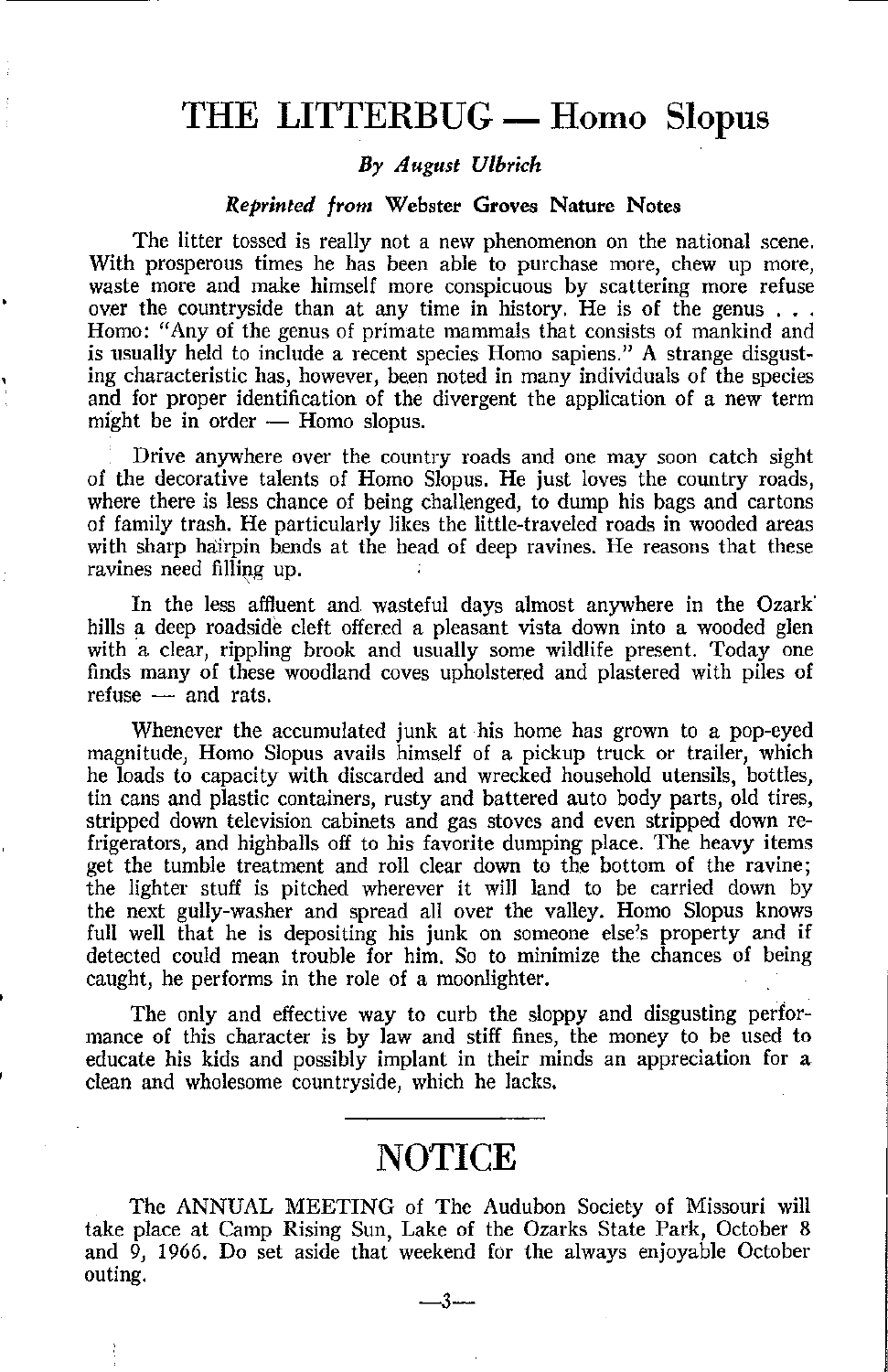## Fall Survey- August 16 to November 30

#### *Compiled by Richard Anderson*

#### *1147 Grenshaw* Dr., *St. Louis, Mo. 63137*

*Weather-*The last half of August was near normal in temperature and rainfall. One half of the days in September were above normal in temperature, the other half below. However, rainfall was generally above normal. The huge low pressure system, which was called Hurricane Betsy until it finally moved inland, pushed warm moist air into Missouri for two solid weeks. Cool fronts were stalled to the north and west causing heavy rains. As this low moved into the Ohio Valley, a cold front accompanied by heavy rains slowly moved into Missouri. This, of course, caused flooding in northwestern Missouri for the second time this year. As the cold front moved east, it picked up speed and less rainfall occurred in eastern Missouri. However, the distant heavy rains did cause the Mississippi River and Illinois River to flood. This meant that the U. S. Mark Twain Refuges were flooded out, also for the second time this year. Early ducks were, therefore, we'l dispersed.

The first week of October was cool, but then a long warm, dry Indian summer set in and lasted until late November. Then, at last, on November 27 a large fast moving cold front dropped temperatures about 50 degrees throughout the state. St. Joseph had a low of 11 degrees on November 30. Although western Missouri fared much better in rainfall, St. Louis was eight inches below normal by December 1. If this sounds like a familiar line, it is. The Weather Bureau reports rainfall in St. Louis has fallen *six feet* below normal in the last 15 years.

*Winter erratics* — Most birders considered the shorebird flight unspectacular and likewise the warbler and other land bird flights. With the failure of the northern cone crop, most birders anxiously awaited an invasion from the north. As expected, red-breasted nuthatches began to arrive in September and were common during October. Pine siskins arrived in early October and steadily increased. Two years ago red crossbills, snowy owl, goshawk and snow buntings were reported during this period. However, they did not appear this fall. At last in late November, Dave Easterla came up with pine grosbeak and white-winged crossbill. Both extremely rare for Missouri. Whether this is the beginning of a good winter flight or only represents a few wanderers, will be told in the winter survey. This points out that no two northern flights are the same and a big reason Why bird study is so interesting.

Other rarities covered in the report are western grebes, brant (third straight year), Ross' goose, glossy ibis, yellow rail and Sabine's gull.

It is now obvious that Kansas City's loss is Maryville's gain, as Dave Easterla is now teaching there.

*Loons through Cormorants-The* loon flight was extended over a longer period this fall. They were reported in Kansas City from late October into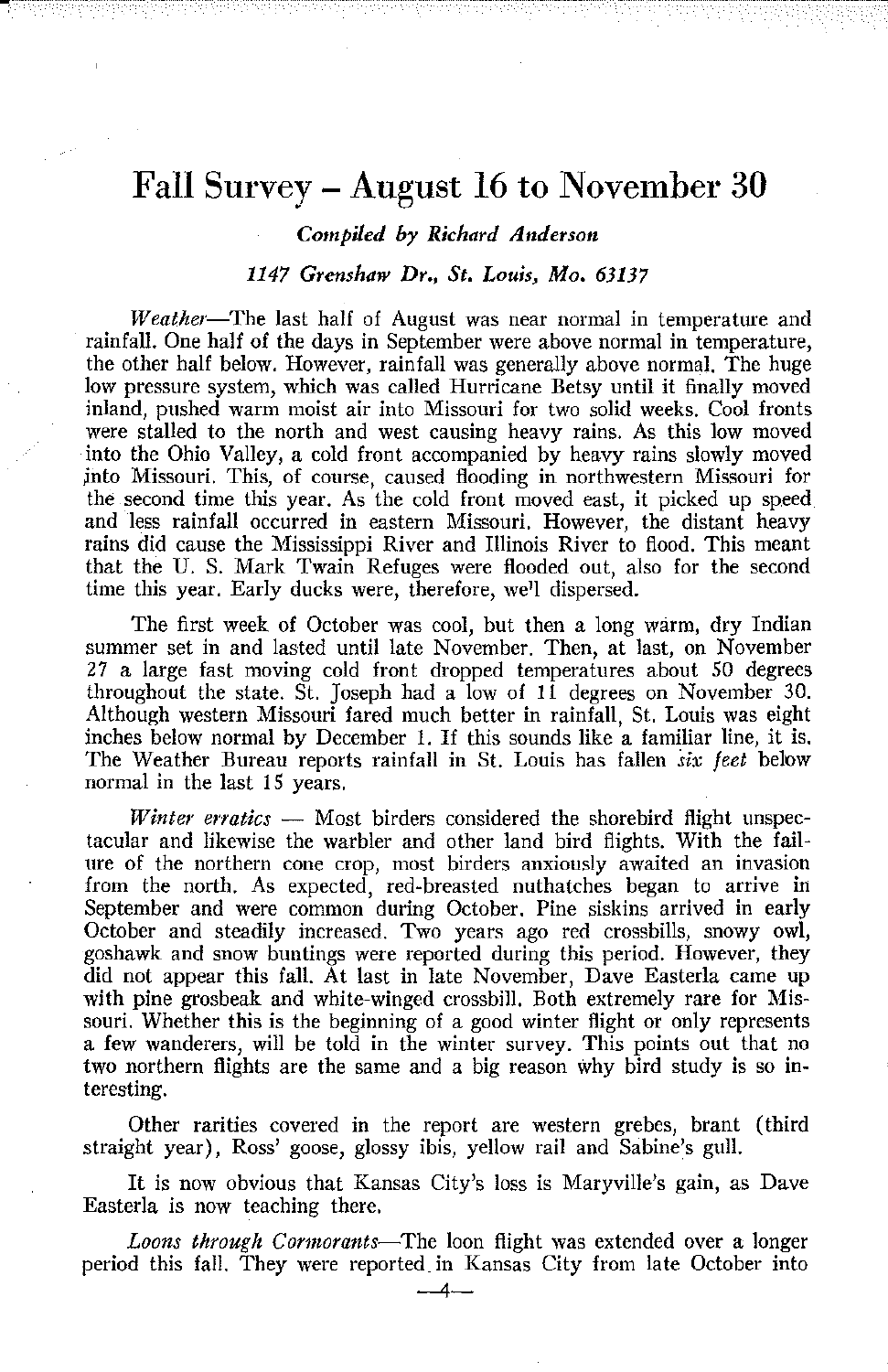December (T.A.). One loon was on Swan Lake, Illinois, on October 27 (S.V.), two at Alton Dam on November 11 (K.A., D.A., et al), four were at Fellows Lake near Springfield on November 12 (I.F.) and one found in a hunter's bag near Squaw Creek (H.B.). Two horned grebes appeared on the early date of August 22 at Squaw Creek  $(F.L.)$ . Five, an unusually high count for Kansas City, were found on November 14 by Elizabeth Cole. They were **not reported in St. Louis until November 29., when one was seen at Swan Lake, 111inois (S.V.). The eared grebes were rare. Only one was seen at**  Squaw Creek on October 3 (D.E.). The big grebe news was two westerns seen at Squaw Creek on November 2 and 3 (F.L., D.E., et al). Three thou**sand white pelicans were using Squaw Creek on October 2 and a few were still there on November 28 (F.L.). Double-crested cormorants were down**  from last fall at St. Louis (high count of 21 on October 27 (S.V.) and were completely missing from the Springfield area. Floyd Lawhon's actual count **of 239 cormorants at Squaw Creek on October 2 is the highest for the state in some years.** 

Ĵ

*Herons-Great* **blue herons were numerous in the St. Louis area during the period until November 26 when a cold front pushed many on their way. Mrs.** Andereck reports an abundance of great blues in the Trenton area. Common egrets were numerous at St. Louis and Swan Lake, Illinois, during **the September flRods. Over 100 were noted in one field near Alton Dam on**  September *25.* Cold fronts soon sent them south. One late egret was found at Swan Lake, Illinois, on November 18 (S.V.), but did not stay.

Three glossy ibises were found at Squaw Creek on September 19 (D.E.) and another was found in Platte County (north of Kansas City) on October 10 by Mrs. Paul Ticknor. These very well could have been white-faced, but, of course, it is impossible to tell during the fall.

*Waterfowl-Mild* weather with a lack of real strong cold fronts allowed **waterfowl to trickle through. There were no concentrations at St. Louis until**  the cold front of November 26 and 27. The front moved very fast through **l\1issouri and apparently overran many ducks. As evidence, it was not until December 1 that Refuge 0anager Dick Vasse estimated an influx of at**  least *250,000* mallards. Even though the temperature moderated quickly, the numbers dropped off rapidly in the next few days. Early duck counts **in the Swan Lake, Illinois, area were hampered by flooding in mid to late**  September.

Squaw Creek figures include 2000 white-fronted geese on October 2, 100,000 plus blue and snow geese on November 20 and 300,000 mallards on **November 20 (F.L.). For those who are interested in subspecies and races, we recommend Squaw Creek Refuge. On November 20 when the giant Canadas were common at Squaw Creek, 0anager Burgess stated that there were** *five* **races of Canadas using the refuge. He also reported our only rare waterfowl: two brants and one Ross' goose, were picked up in hunters' bags.** 

Swan Lake, Missouri, figures include 69,100 ducks, 77,000 Canada geese and 6000 blue and snow geese. Only 13,000 of the 15,000 limit on geese had been taken there by December 1. In mild weather the birds require **less food, .do less flying and, therefore, fewer are shot.** 

Good ring-necked duck flights were noted at St. Joseph (F.L.) and St.

*-5-*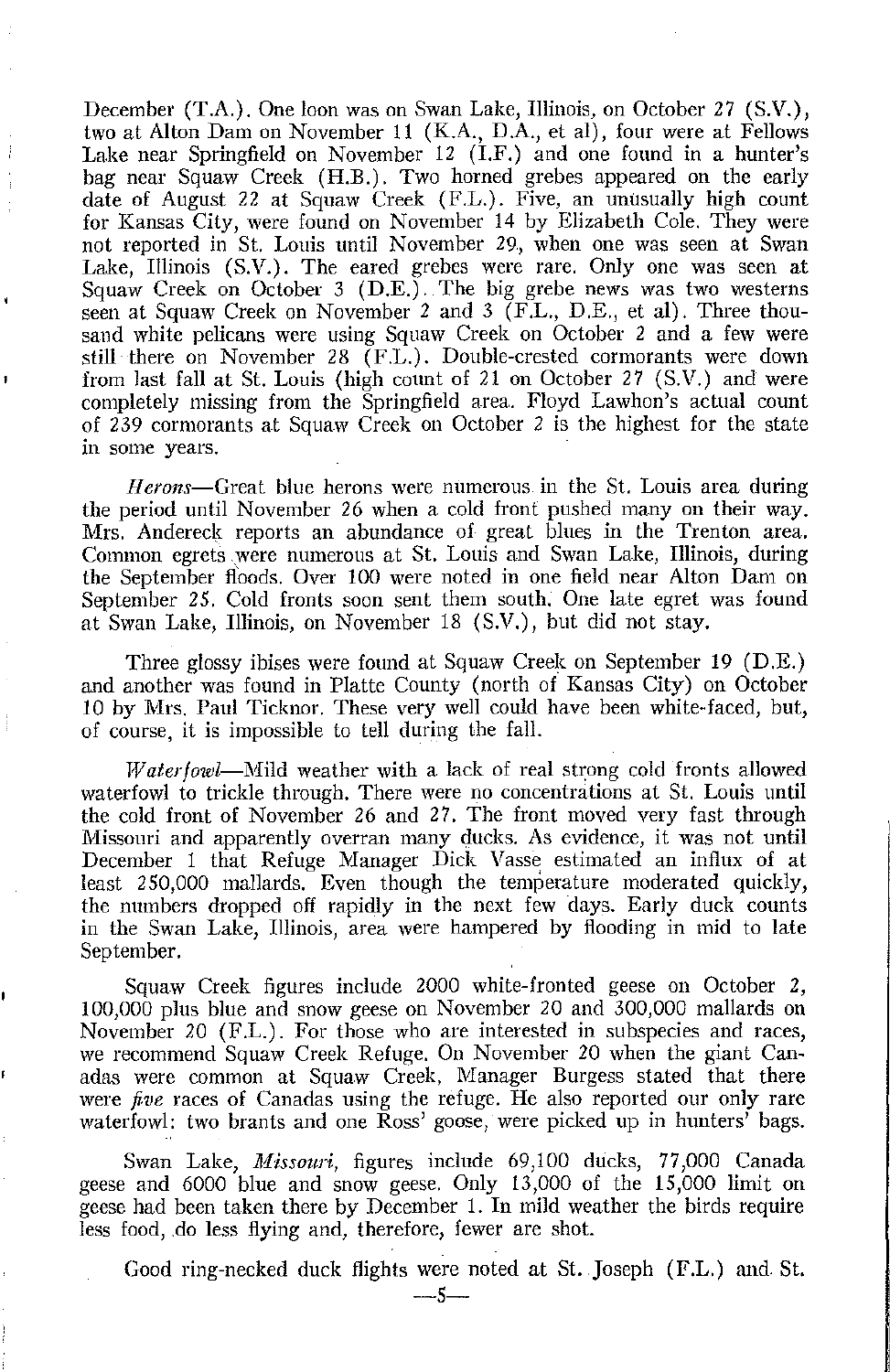Louis (S.V., D.A.). The only red-breasted mergansers reported were four at Fellows Lake (I.F.).

*Hawks-*The only Harlan's hawks reported were two at St. Joseph on November 25 (F.L.). Twelve broad-winged hawks were seen on October 2 at Gilbert Lake (S.V.). The only Swainson's hawk was at St. Joseph on October 13 (F.L.). An extremely early date for rough-legged hawks was one at Kansas City on September 27 (T.A.). A golden eagle was found at Maryville on November 13 (D.E., et al). A record early date for the bald eagle in the St. Louis area was one at Swan Lake, Illinois, on September 11 (S.V., K.A., E.C., et al). None was seen after that until October 30. Fourteen bald eagles seen at Squaw Creek on November 20 were all immature birds.

Although out of season, we feel the following marsh hawk nesting notes **should be printed. Suspected marsh hawk nests are not too rare in Missouri,**  but actual observations are; the following are notes from Joe Roller (M. U. student) at Tucker Prairie. A female marsh hawk was flushed from a nest of six eggs on May 31. By June 15 all six had hatched with the youngest only a day old. On June 22 there were only five young. The male had disappeared and the female was doing all the feeding. On July 6 two young were flying and three were still in the nest; by July 18 all five young were flying.

Ospreys were exceptionally common in the St. Louis area during September and October with as many as five on September 11  $(K.A., E.C., et al).$ 

*Quail through Coots-Quail* did well except in river bottoms, which were flooded twice this year. Several new hatches were noted at St. Louis on September 26 (D.A.). A sandhill crane was observed on the Duck Creek area on November 6 by John Rogers and Homer McCollum. A late Virginia rail was found at Swan Lake, Illinois, on October 24 (D.A.). A rare yellow rail was flushed with many soras at Gilbert Lake on September 11 by 12 birders (E.C., K.A., S.V., et al). An aerial survey on October 11 at Swan Lake, Illinois, by Frank Bellrose revealed 45,000 coots (S.V.).

*Shorebirds-*The shorebird flight was not outstanding. This must be partly due to lack of habitat. There was an overabundance of water at St. Joseph and there was a lack of it at St. Louis. A knot was reported at Creve Coeur Lake on September 22 by Steve Hanselmann. A sanderling was also found at Creve Coeur on August 27 (E.C.). After much frustration, court costs, etc., Dave Easterla has at last found the buff-breasted sandpiper. This was thanks to Floyd Lawhon who had located three at St. Joseph September 7 to 16. One avocet was at Squaw Creek September 30 to October 3 (F.L., D.E.). Two or possibly three were found at St. Louis from September 1 to September 26.

*Gulls and Terns-Ring-billed* gulls were first noted at Swan Lake, Illinois, on September 15 (S.V.). Franklin's gulls were not reported from eastern Missouri, but thousands were found at Squaw Creek in early October (D.E.). Nine Bonaparte's gulls were counted at Creve Coeur Lake on November 14 (K.A.) and 20 were checked at Lake of the Ozarks on November 27 (D.E.). A sight record for the Sabine's gull was recorded on September 12 at Alton Dam (D.A.). Thirty-five least terns were noted at Lake Springfield on August 19 (I.F.). Four caspian terns, uncommon at Kansas City, were found on September 26 at Swope Park by Walter Cunningham. Caspians were very

 $-6-$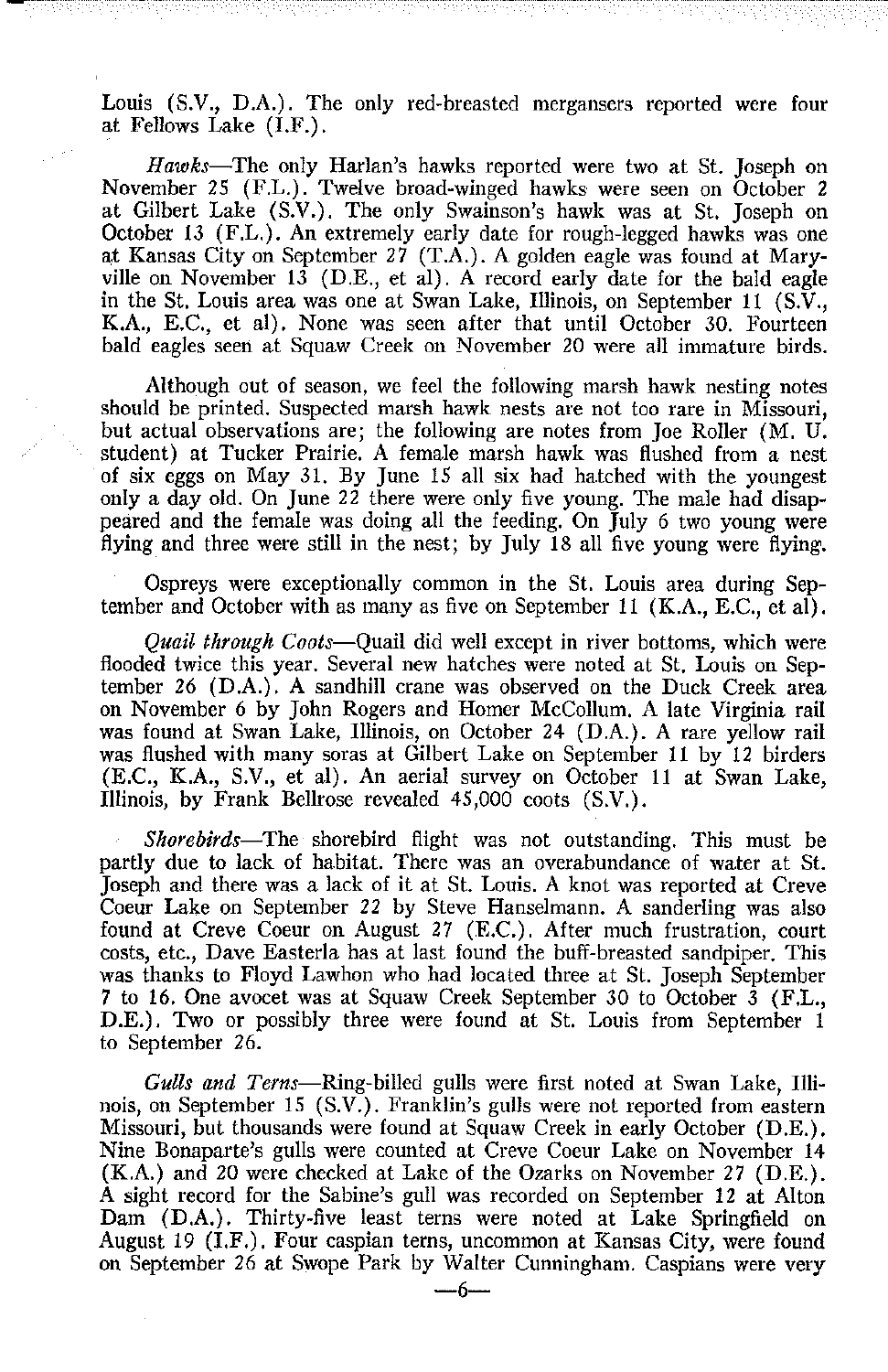**common at St. Louis with a dozen or more seen throughout the month of**  September.

*Doves through Woodpeckers-Doves* moved out of the St. Joseph area during early September, but were still common at St. Louis on December 1. Cuckoos, especially black-billed, were more common than usual at St. Joseph (F.L.). Our only roadrunner report was one near Bradleyville (40 miles southeast of Springfield) in November (I.F.). The only long-eared owl was one at Maryville during November (D.E., F.L., et al). There were many **reports of whip-poor-wills and chuck-will's widows in southern Missouri in**  October. Flights of a thousand or more night-hawks were commonly reported in eastern Missouri and in nearby Illinois from late August through mid-September - much greater numbers than last year. Many night-hawk fatalities were reported along Highway 66 near Eureka by Steve Hanselmann. Few swifts stayed into October this year. Hummingbirds had a good flight at St. Louis during September with many on the move September 26. Redshafted flickers were first seen at Kansas City on September 26 by M. L. Myers and were rather common at St. Joseph after September 30 (F.L.). Red-headed woodpeckers were generally found, but all reporters found numbers down from last year.

*Flycatchers through Waxwings*—A few eastern kingbirds were seen into October at St. Louis. Unusual was an evening gathering of about 90 kingbirds on the Gasconade River on September 6. At least eight of the birds were of the western species (D.A.). Scissor-tailed flycatchers were last seen at Springfield on September 30 (I.F.). A very late crested flycatcher was found at Little Dixie Lake on November 6 (J.R.). The first of several olive-sided flycatchers was found at St. Joseph on August 29 (F.L.). An estimated 5000 tree swallows were at Swan Lake, Illinois, on September 12. About that same number were still there on September 25 (S.V., D.A.).

Blue jays were in flight in late September at St. Louis. There was a good flight of red-breasted nuthatches, but this was predictable and expected. They were at St. Joseph on September 15 (F.L.) and were fairly common throughout most of the state (except southern Missouri) by late October. **Carolina wrens were about the same as last year. Marsh wrens were very**  uncommon at St. Louis. A late catbird was at Kansas City on November 6 (T.A.). Three late Swainson's thrushes were at Lake of the Ozarks on October 10 and one at Krug Park, St. Joseph, on October 13 (F.L.). Bluebirds were definitely up at St. Joseph (F.L.) and flocks up to 50 were seen in the Salem area (D.P.). Waxwings varied greatly. Apparently there is great move**ment in the state in small to medium-size flocks. Best numbers were reported**  from the Kansas City area where they are taking advantage of a bumper crop of wild grapes (T.A.).

*Warblers through Orioles-As* usual the fall warbler report was on the sparse side. Of interest was a male black-throated blue on September 24 at Kansas City by M. L. Myers. Her other good finds were blackburnian on October I and bay-breasted on September 23 and October 6. The pine warb ler, also rare at Kansas City, was found by Felicia Bart. Floyd Lawhon reports a good warbler wave on September 4, 5 and 6. He also lists an early Wilson's on August 26 and a late orange-crowned on October 30.

I'

ł

*(Continued an page 10)*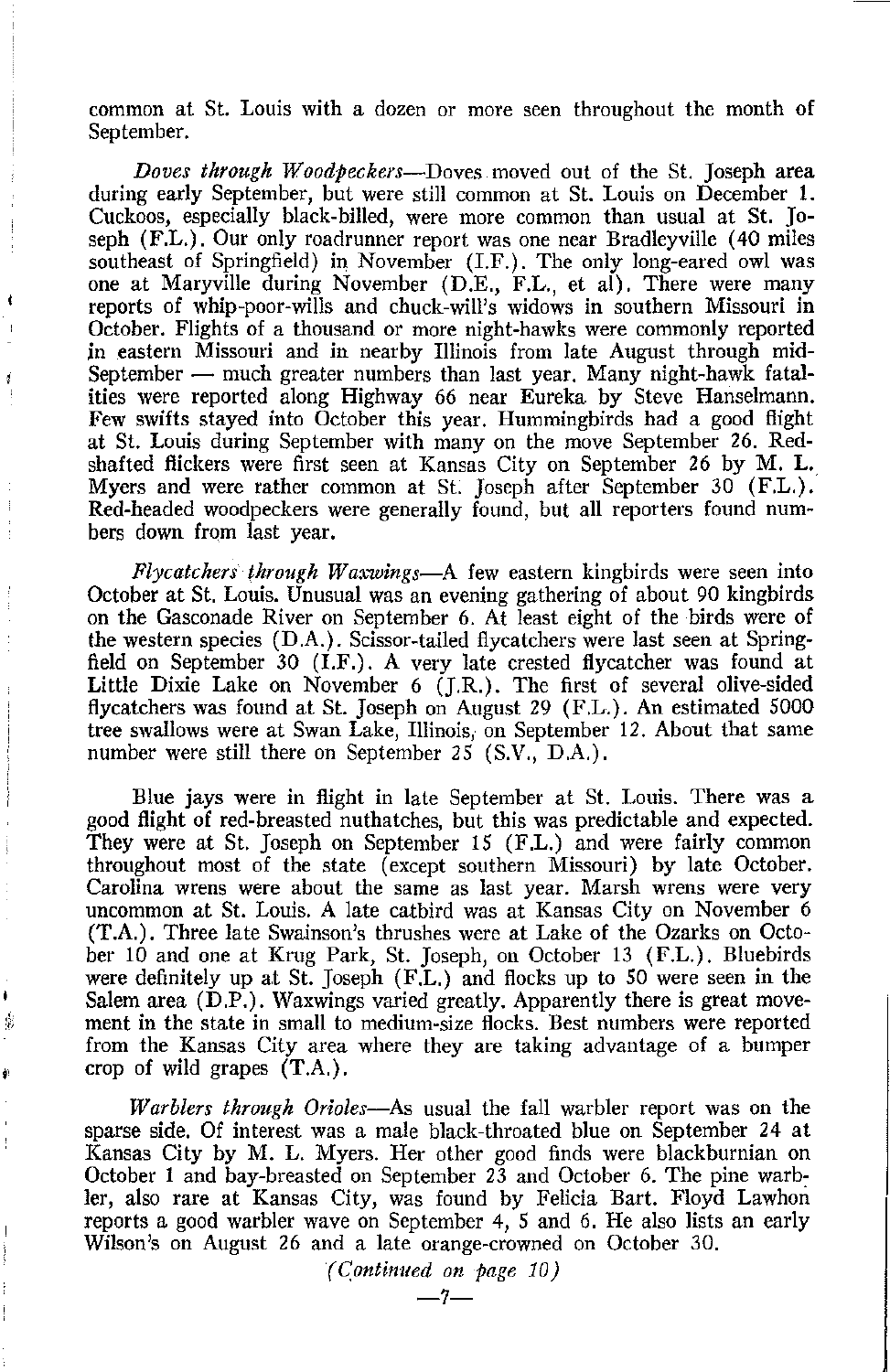## A GLIMPSE OF SPRING

Spring promises long, lazy days of warmth and greenery but not for some woodland wildflowers. Their glory is fleeting, their place in the sun soon to be terminated by summer's enveloping shades of green. Here are two of Missouri's favorites whose beauty is enhanced by the brevity of their display.



*Jack-in-the-pulpit* (Arisaema triphyllum) *is a modest flower which hides its true beauty under a miniature canopy of green.* 

J. P, Jackson Photo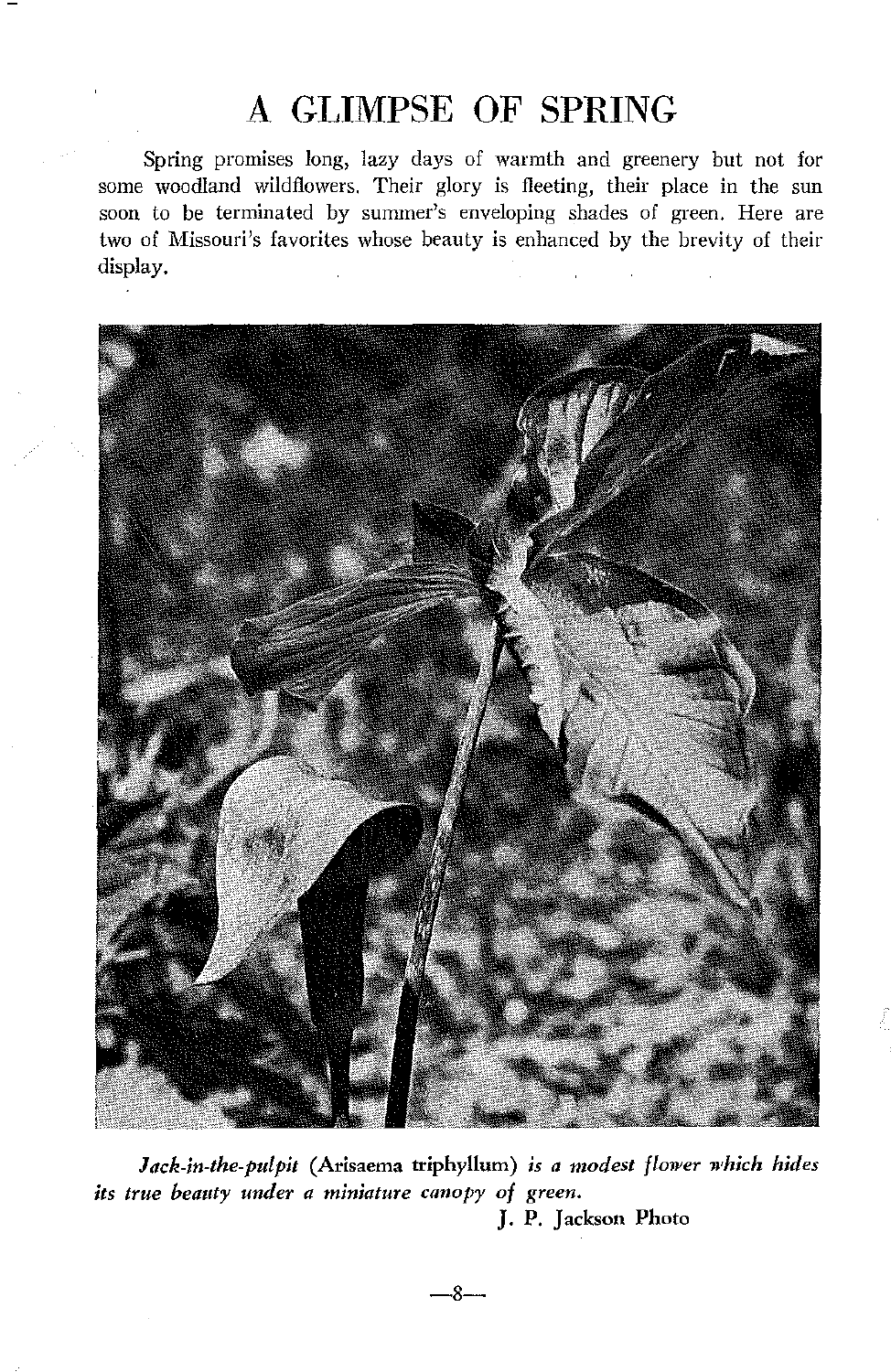

→<br>中国語

*Due to its rarity as well as its beauty, the yellow lady slipper* (Cypripedium parviflorum) *is one of our most cherished wildflon'ers.*  J. P. Jackson Photo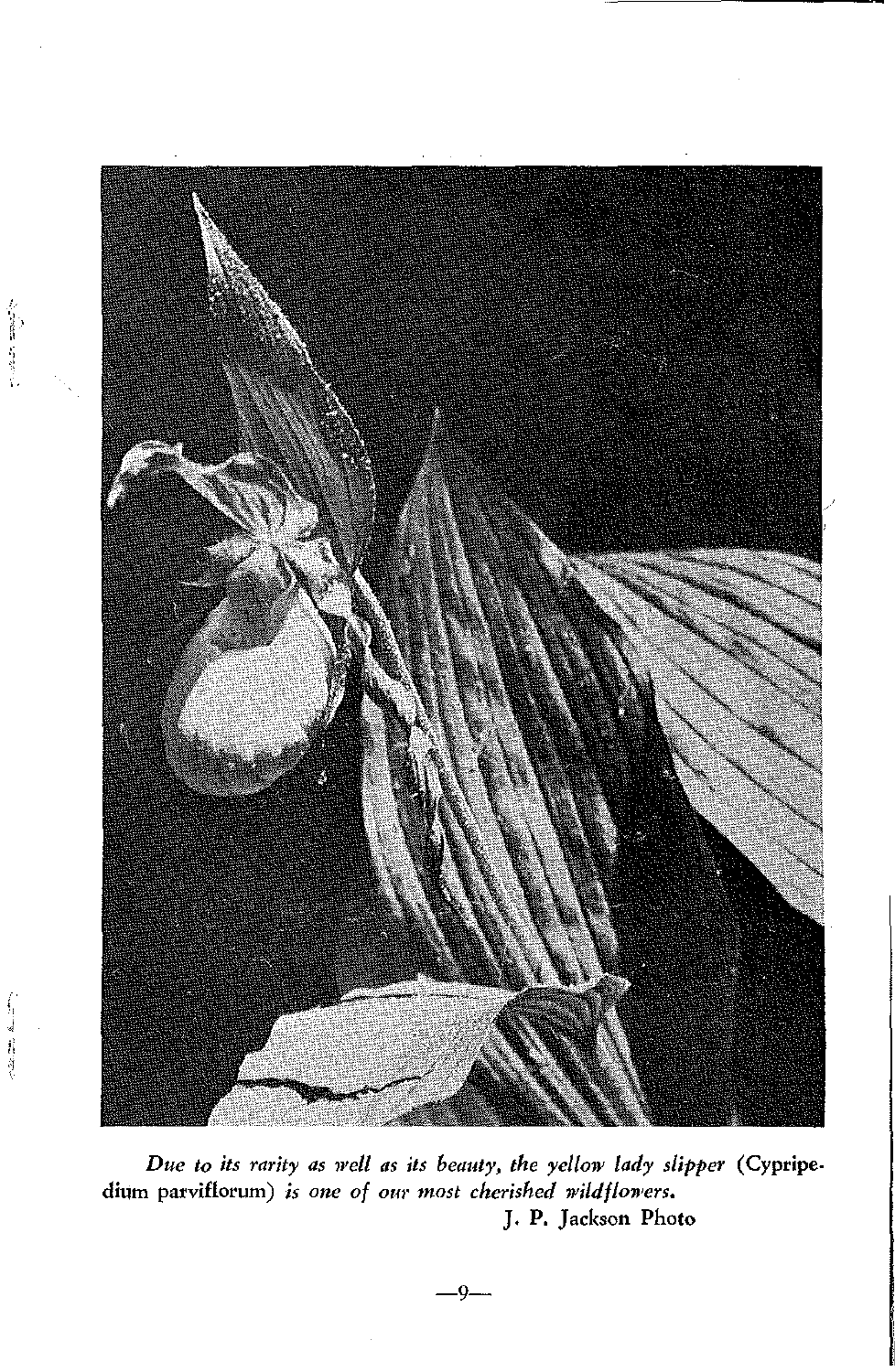Most unusual was bobolinks listed as common during early September at St. Joseph (F.L.). Western meadowlarks were common as usual at St. Joseph and had reached the St. Louis area by October 24. The only yellowheaded blackbird was one at Weldon Springs on September 22 by Steve Hanselmann. A late orchard oriole was found at Little Dixie Lake on November 6 (J.R.).

*Seedeaters-*The most interesting fall flight had to be this family. Rare **northern finches added considerably. Blue grosbeaks were more common at St. Joseph after the breeding season than during. Four were last seen on**  September 12 (F.L.). A painted bunting was seen feeding two young just **out of a nest in Barry County near Eagle Rock, Missouri, on August 24**  (D.E.). Two evening grosbeaks were found near Grafton, Illinois, on October 31 (S.V.). A very rare pine grosbeak was found at Maryville on November 13 by Larry Watkins and Charles Bell. It was later confirmed by Dave Easterla and on November 14 by Floyd Lawhon. A redpoll was found at Maryville on December 4 (D.E.) and one at St. Louis on December *5* (K.A.).

The siskin flight was extremely good. Siskins were first sighted at Trenton on October 7 (Mrs. Andereck}; a large flock was seen at Columbia on October 9 (J.R.), at St. Joseph on October 13 and at St. Louis on October 24. The flock of siskins in Bellefontaine Cemetery grew from 200 in early November to over 1000 by December 1 (D.A.). This is the biggest number since the 1952-53 winter. When crossbills are mentioned, birders think of red crossbills. This fall only one red crossbill has been reported and that at Maryville on December 4. However, a pair of white-winged crossbills was found at Maryville on November 20 by Dave Easterla and later seen by many. Five additional white-winged crossbills appeared on December 4 at Maryville and six were found near Grafton, Illinois, on December *5* by Mrs. Simon. One was also collected at Kansas City by Jim Rising.

**LeConte's sparrows were uncommon or missing. Five sharp-tailed spar**rows were reported at Weldon Springs on September 22 by Steve Hanselmann. An early junco was seen at Kansas City on September 5 (T.A.). A clay-colored sparrow was found at St. Louis on October 30 and November 20 (E.C., K.A.). Most remarkable was a sparrow gathering near Salem on October 17. Large numbers of common sparrows were studied along with 20 clay-colored by David Plank. Lapland longspurs were not numerous at St. **Louis and were completely missing from Kansas City, where they are usually numerous. The only Smith's longspurs were reported at Trenton on Septem**ber 26 by Mrs. Andereck.

- D. A. Dick Anderson
- T. A. Ted Anderson
- $K. A. Kathryn Arhos$
- $H$ ,  $B$ ,  $\rightarrow$  Harold Burgess
- $E. C.$  Earl Comfort
- D. E. Dave Easterla
- I. F.  $-$  Irving Fav
- $F. L. Floyd$  Lawhon
- D. P. David Plank
- $J. R. J$ oe Roller
- S. V. Sally Vasse

-10--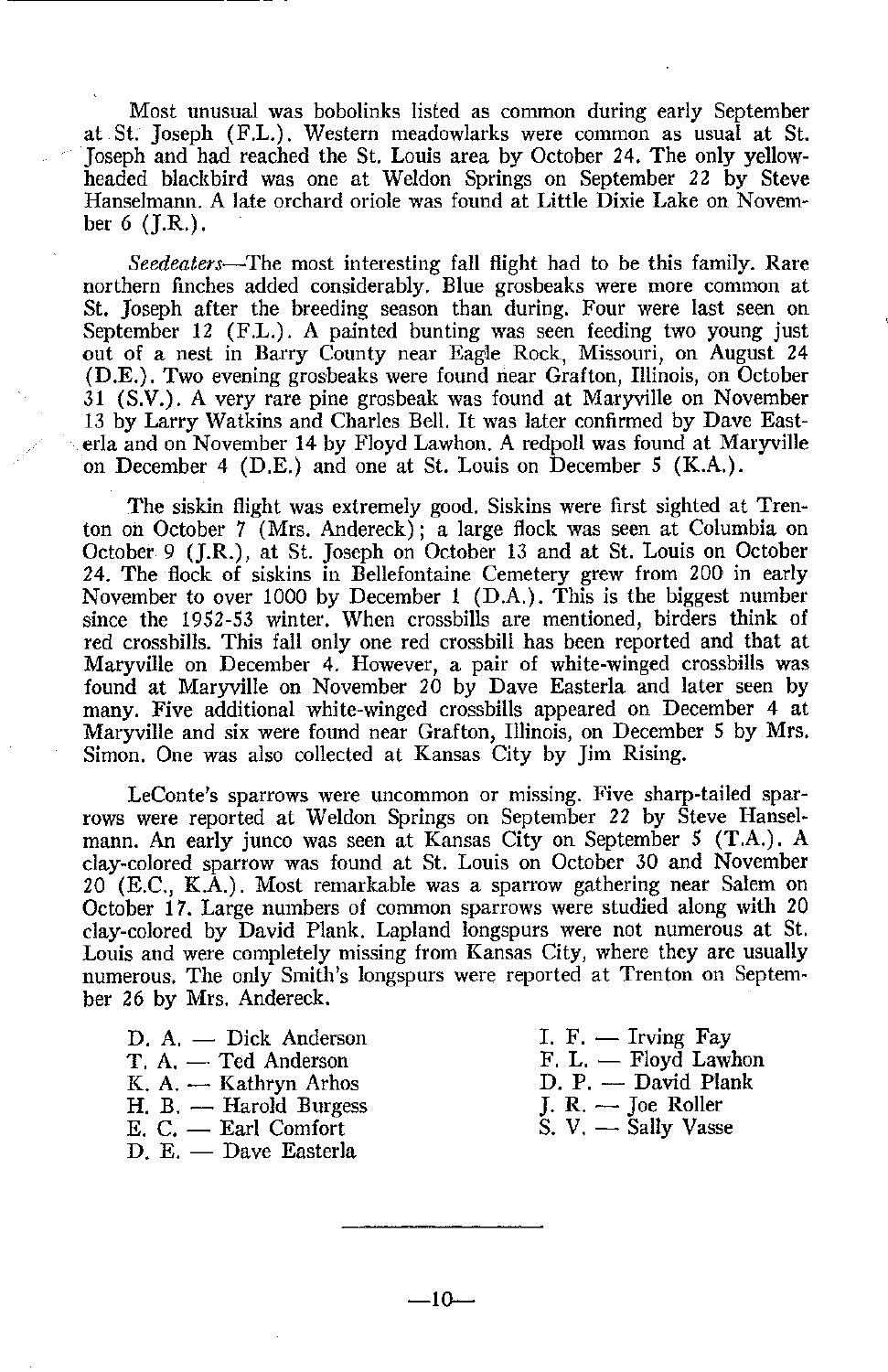### **SHRUBS, VINES AND BIRDS**

3 Part 2014 안정 하는 아이가 있다.

#### *By Mrs. 2. R. Johnson*

It is surprising to learn that some nature lovers do not recognize the redbud after it is through blooming in the spring. They may not know native plants at all, yet they acknowledge that all of them have a vital place in the scheme of things and are necessary to birds for food and shelter. A true **naturalist wants to recognize the native shrubs and vines in which birds are**  found, for they are interdependent and of great value.

 $\overline{U}$ 

 $\mathcal{O}_\mathbf{r}$ 

Perhaps autumn is the time to learn the identity of shrubs and vines because of their conspicuous seeds, and the knowledge that these seeds will be important as winter food for birds. Let us review some of the shrubs first, **as we might see them in autumn.** 

Close together might be found the wafer ash, its round-winged seeds hanging in clusters, and the bladder-nut with its paper-like brown pods, seeds inside rattling with every breeze. The seeds of wahoo turn from green to brown and pop open with the first frost; the leaves turn red and it's no wonder the Indians called it fire plant. All during fall, the elderberry has huge bunches of blue berries hanging low, especially evident along country roads. The pokeberry is really not a shrub, since it dies to the ground every winter, but should be mentioned here for its rich reddish-purple berries which hang in long, narrow sprays. They make a beautiful dye but collapse with the first killing frost. The pawpaws, if not harvested early by the raccoons, will turn from green to yellow to black-mottled, as they ripen in small clusters. They're not bad to eat if you don't mind spitting out all those big **black seeds; they have an interesting flavor.** 

Thickets of sumac turn red in the fall  $-$  both leaves and berries  $-$  and **the aromatic species has berries which can be pressed and used as a lemonade**  substitute.

**One shrub which has always interested me in particular is the service**  berry. The fruit is a dainty little apple just made to be picked. The Indians were very fond of them and sought them out. To make it easier picking, they would cut down the shrubs, then sit down and pull off the berries at their leisure.

**Among the best known native vines attractive to birds are the smooth**  and prickly smilax, with bunches of blue berries, and the bittersweet, wild **grape, moonseed and Virginia creeper. There are other shrubs and vines to**  be noticed and appreciated, of course. But never be guilty of complaining, as one bird enthusiast did, that shrubs kept hindering his view of the birds and that vines did nothing but trip him up.

EDITOR's NoTE - *Although this article might not seem appropriate for a spring issue, don't forget that to have a harvest of seeds in future autumns, planting should be done in the spring. Have you ever tried growing native shrubs and vines in your garden?*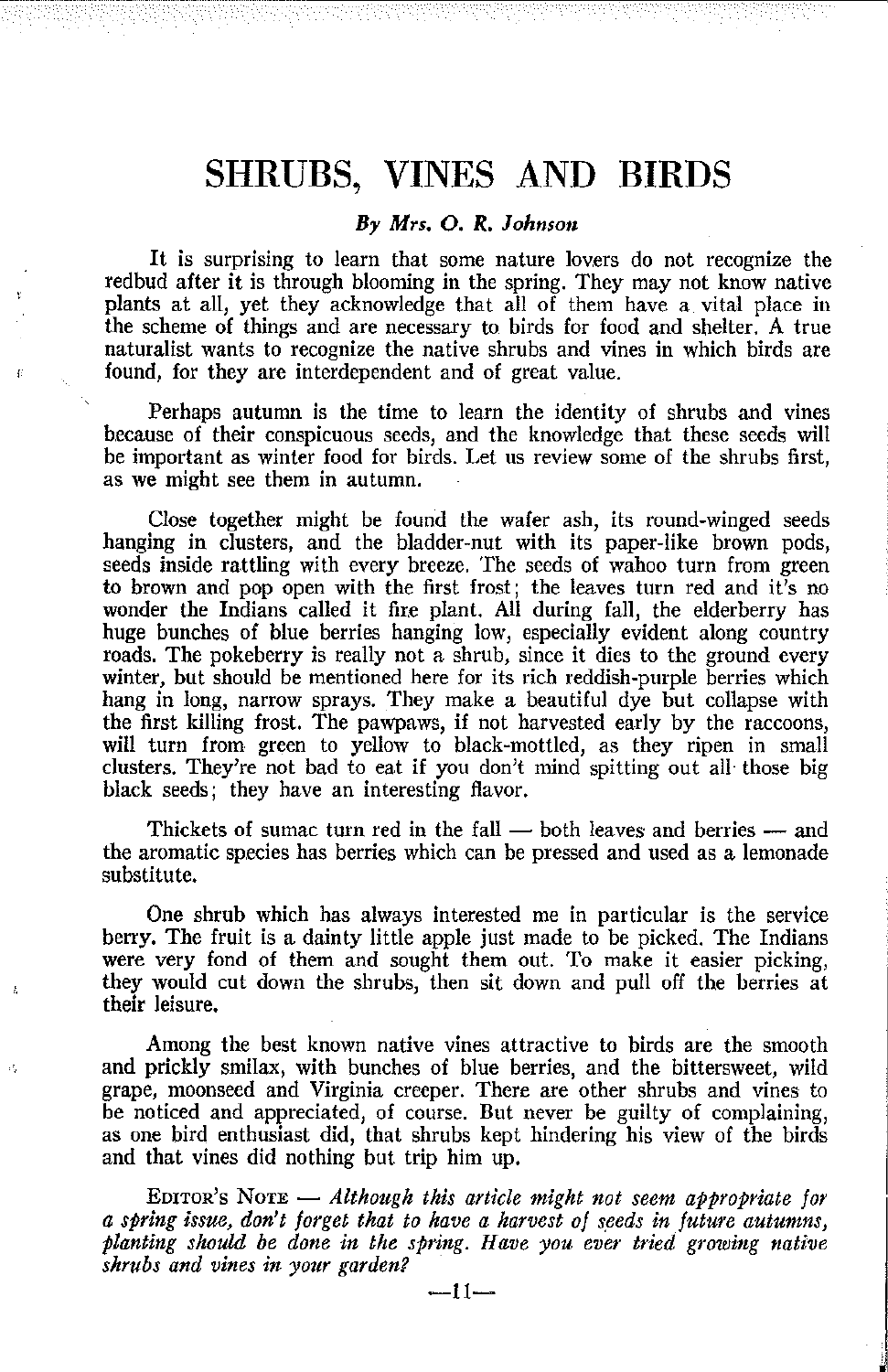## CONSERVATION ALERT

The wild and lengthy Colorado River has been harnessed in its lower reaches by seven dams; another dam, the mighty Glen Canyon, is not far upstream from Grand Canyon National Park. But now the big dam squeeze is pressing in upon the boundaries of the Park itself, from both ends.

Proposed Marble Gorge Dam would impound all of the river between the Park and Glen Canyon; the proposed Bridge Canyon Dam would actua1ly impound all of the river in Grand Canyon National Monument including 13 miles of common boundary between the Monument and Grand Canyon National Park.

These proposed dams are incorporated in a multimillion dollar ''Colorado River Basin Project Act" which has been approved by the states involved and is now in its final stages of revision by the House Interior Committee. An excellent article in the Jan.-Feb. issue of *Audubon Magazine* explains in detail why these dams would be a waste of taxpayers' money, and why they would destroy much of what remains as one of the outstanding natural wonders of the world. Read the article if you can, but do write to your congressman before the issue comes to a vote.



This is the wild, free-flying flamingo which was observed by many *people during its stay at Squaw Creek National Wildlife Refuge from May 13* to *June 11, 1965. Though possibly an escapee from some zoo, the bird was extremely wary. This photo is by Don Reynolds of the St. Joseph Mu.*   $seum$ , taken with a 400 mm. lens.

 $-12-$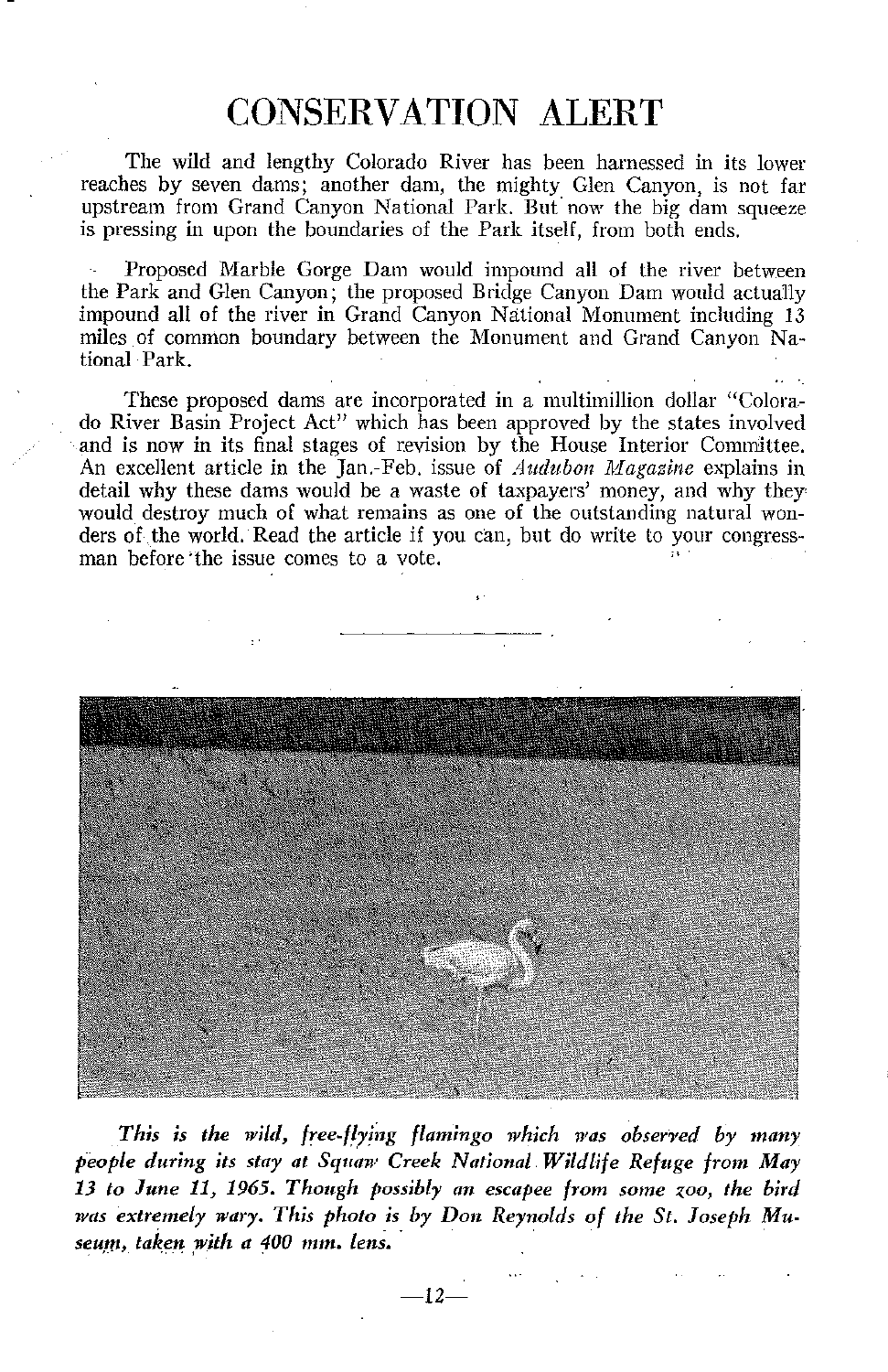### Winter Survey – December 1 to February 28

 $\alpha_1\alpha_2\ldots\alpha_{n+1}\alpha_{n+1}\cdots\alpha_{n+1}\alpha_{n+1}\cdots\alpha_{n+1}\alpha_{n+1}\cdots\alpha_{n+1}\alpha_{n+1}\cdots\alpha_{n+1}\cdots\alpha_{n+1}\cdots\alpha_{n+1}\cdots\alpha_{n+1}\cdots\alpha_{n+1}\cdots\alpha_{n+1}\cdots\alpha_{n+1}\cdots\alpha_{n+1}\cdots\alpha_{n+1}\cdots\alpha_{n+1}\cdots\alpha_{n+1}\cdots\alpha_{n+1}\cdots\alpha_{n+1}\cdots\alpha_{n+1}\cdots\alpha_{n+1}\cdots\alpha_{n+1}\cdots\alpha_{n+$ 

*Compiled by Richard Anderson* 

#### *1147 Grenshaw Dr., St. Louis, Mo. 63137*

Winter almost didn't make it to Missouri and, when it did, it was brief and not very severe. December temperatures were much above normal. The first half of January was also above normal, but at last winter struck the last half of January and early February. Southern Missouri received much more snow than northern Missouri. In fact, Arkansas generally received much more snow than Missouri.

The mild winter had an obvious- effect on birds. When the normal cold snaps of mid-December did not appear to drive the stragglers on south, an unusual number of birds lingered through the Christmas census period and on into January. A mid-winter report that mentions 25 species of waterfowl, four species of warblers, four species of shorebirds and six species of wrens had to be rated abnormal. Obviously the mild weather does not account for the large number of pine siskins and the flight of redpolls and white-winged crossbills. The mixture of these rare northern species with the winter stragglers makes this winter survey a most interesting study.

*Loons through Bitterns-Eleven* common loons turned up on the Mingo census on Lake Wapapello on December 28 (D.E. et al). A horned grebe was at Montrose Lake on December 21 (D.E., S.H.). Pied-billed grebes were generally reported, even at St. Joseph on December 26 (J.H.). A late white pelican was at Squaw Creek on Dcember 5 (J.H.). Twenty-two great blue herons were counted during the St. Louis counts, 11 at Montrose on December 21 (D.E., S.H.) and were common at Springfield. Harold Burgess reported an American bittern at Squaw Creek in early February.

*Waterfowl-As* expected with a mild winter, waterfowl counts were unusually high. There were 25 species reported in the state during the Christmas counts. The U. S. Fish & Wildlife Service reported for the first time that there were more snow and blue geese wintering in the Mississippi flyway than in coastal Louisiana. The flock of 10,000 birds at Swan Lake, Illinois, left about February 1 at the time of an eight-inch snow and did not reappear until late February. One white-fronted goose was at Montrose on December 21 and one at Swan Lake, Missouri, on December 23 (D.E., S.H.). Large numbers of ducks were generally not reported as many stayed north and many others were widely dispersed.

.Mallards numbered only near 10,000 at Swan Lake, Illinois, until the late January cold pushed  $150,000$  down from the north. Most puddle ducks were common until the January freeze. Three blue-winged teal were at Mingo on December 28 (D.E. et al). Canvasbacks were common at St. Louis, but U. S. Fish & Wildlife reported 40,000 wintering on the Mississippi River near Keokuk, Iowa. An old squaw turned up on Lake Wapapello on December 28 (D.E.). One red-breasted mersanser was at Lake Wapapello on December 28 and two at Montrose on December 26 (D.E., S.H.). Ten bufflehead had returned to Stump Lake by February 25 (S.V.).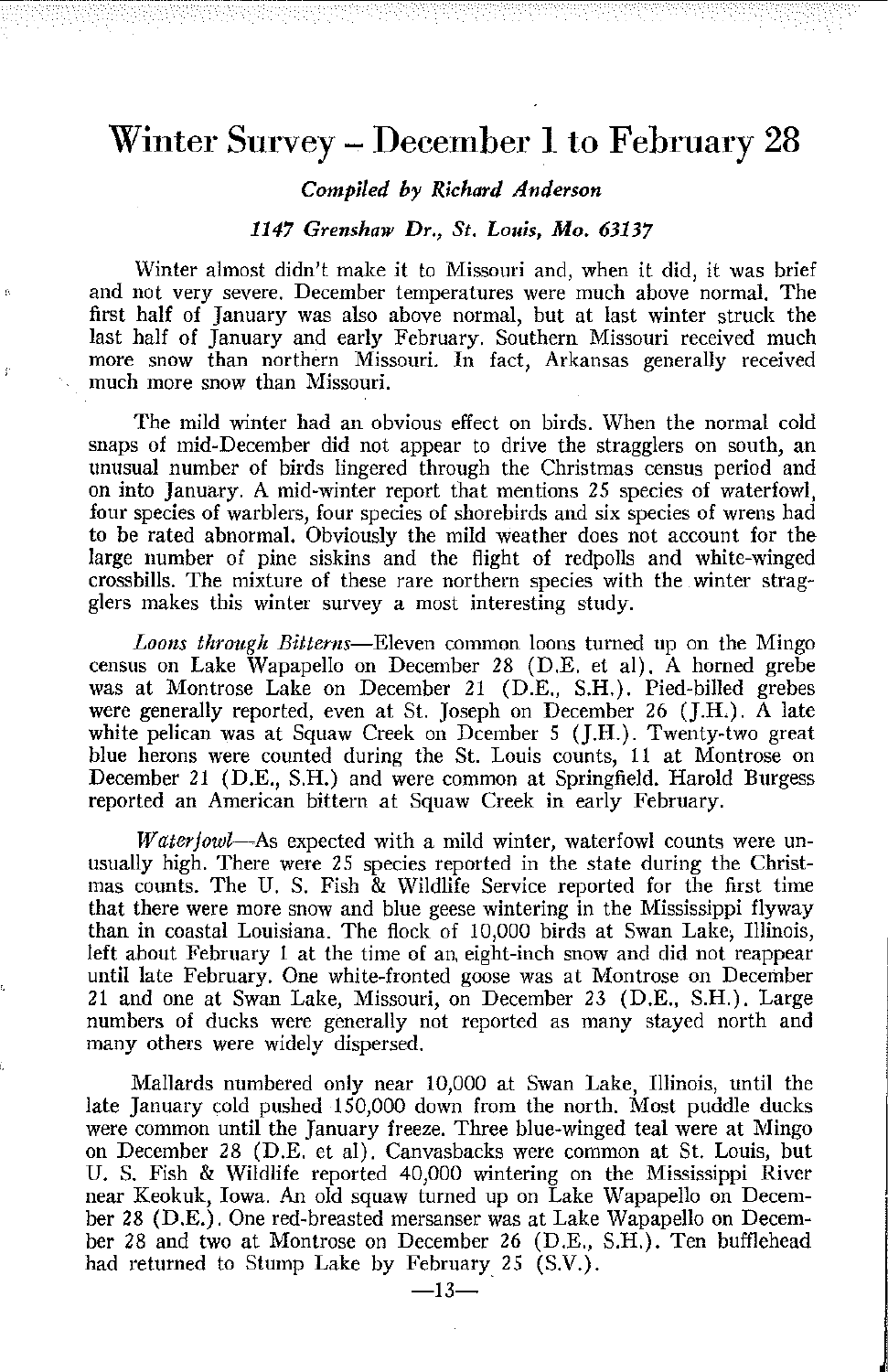*Hawks-Hawks* were up or down, depending on where you lived. The **only goshawk was one on the Swan Lake, Illinois, census on December 26**  (R.A.). Floyd Lawhon reports Cooper's and red-shouldered up, but red**tailed and Harlan's down, rough-legged common, but below normal numbers.**  A Harlan's was at Schell-Osage on December 26 (D.E., S.H.) and two wintered near Swan Lake, Illinois (R.A., S.V.). Bald eagles were not common until late December. A few over 300 were reported for the state by late **January. Many observers reported the ratio of adults over irnmatures higher than it has been. Counts in the Mississippi River-Illinois River confluence area were generally in the 80's with the adult-immature ratio near**  50-50. Golden eagle reports include one at Squaw Creek on January 9 (J.H.), one at Mingo on December 28 (D.E.), two near Hannibal on January 27 by a St. Louis group and one near St. Louis by Steve Hanselmann.

*Quail through Gulls-Floyd* Lawhon reports bob-white up, while phea**sant was down in his area. Coots were not rare before the January freeze**  with 47 counted on the St. Louis census. There is usually little to report on **shorebirds during winter but not so this winter. Killdeer were numerous.**  Common snipe were common as far north as St. Joseph until early January and had returned by late February to most of the state. A woodcock was flushed on the Swan Lake, Missouri, count, but most surprising was a *dunlin* seen on that count by a large number of observers. Herring and ring-billed gulls were seen at Squaw Creek during January (J.H.), which is unusual for that area. Herrings outnumbered ring-billed at St. Louis only during the late January freeze-up. Unusual was no reports of glaucous gull. Four Bonaparte's gulls were seen at Lake of the Ozarks on December 21 (D.E.).

*Owls through Woodpeckers-Owls* were near normal. The first saw-whet reported in several years turned up on the Squaw Creek count on January 1 (D.E., F.L., et al). Mourning doves evidently stayed farther north. They were more common at St. Joseph (F.L.) and as many as 500 could be found in one cemetery at St. Louis ( R.A.). Kingfishers were fairly common to St. Joseph. Woodpeckers were reported in good numbers, except for redheads which were down from last year. Redshafted flickers were commonly **reported in western Missouri and one was seen at Swan Lake, Illinois. Sapsuckers were quite common.** 

*Flycatchers through Warblers-*Two phoebes were found on the Swan Lake, Illinois, count on December 26 (S.V.). As expected, red-breasted nuthatches were well reported. They were common at St. Louis, Columbia (J.R.) and "seemed to be everywhere" at St. Joseph (F.L.). A house wren found by Steve Hilty on January 29 was later called by Belshe in Taney County. **Winter wrens were generally uncommon. A Bewick's was found at Gray Sum**mit, Missouri, on December 22 (J.E.C.). A wintering record for the shortbilled marsh wren was established near Mingo on December 28 and was later collected (D.E.). Carolina wrens apparently enjoyed a good winter. An accidental rock wren was reported from the Bull Shoals area on January 23 by Irving Fay. Brown thrashers were not rare with one at St. Joseph December 24-26 (J.H.). Robins were very common but no large roost as last year's was noted. Bluebirds were up at St. Joseph (F.L.), at Grafton, Illinois (S.V.) and at Salem, Missouri (D.P.). More hermit thrushes than usual were reported in the state. Golden-crowned kinglets were common throughout the state which is not unusual, but the ruby-crowned at St. Louis and Montrose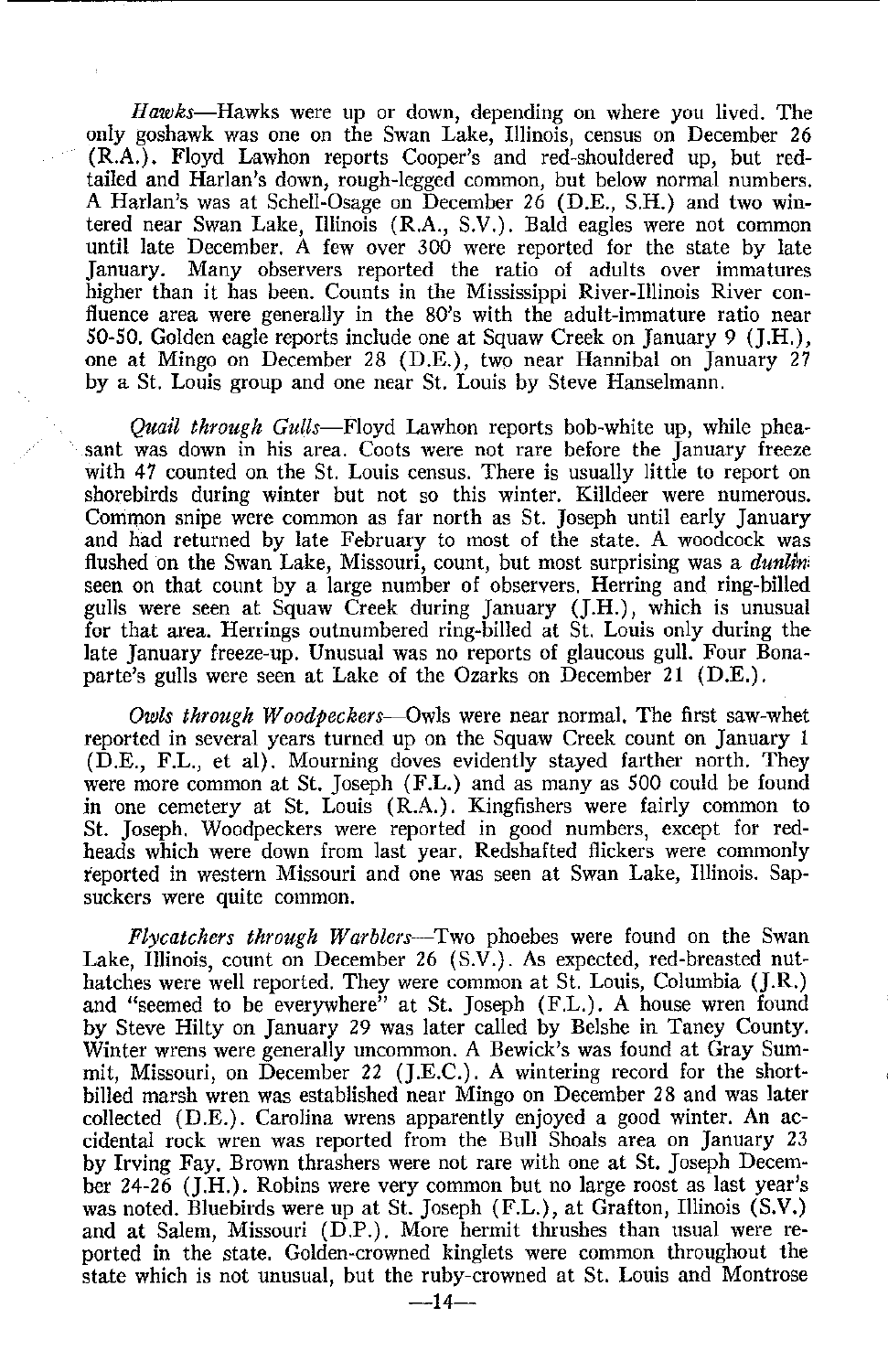**in late December was most unusual. Cedar waxwings were widely reported, but in lower than normal numbers. Myrtle warblers were common in the**  right habitat. A very late orange-crowned warbler was found at St. Louis on **December 8 by Steve Hanselmann. Four wintering pine warblers were noted**  at Winona, Missouri, and one was collected (D.E., S.H.). The yellow palm **warbler is a very rare subspecies in Missouri, at any time, but one in December is unprecedented. However, one was collected at Montrose on December 21**   $(D.E., S.H.).$ 

*Meadowlarks through Finches-Western* **meadowlarks were numerous at**  St. Joseph and were uncommon at St. Louis until late February when a large wave passed through. All species of blackbirds wintered in good number, even rusties and Brewer's were frequently seen at St. Joseph (F.L.). The finch family was well represented with reports of some sparrows well north of where they should be, mixed with redpolls and crossbills. Late dickcissels have turned up at St. Louis in November or early December before, but never as late as December 29, when John and Julie Hamilton reported one in St. Charles County at the short range of only 25 feet through 10-power binoculars. Irving Fay reports a small flock of evening grosbeaks at Ozark, Missouri, in December while one which seemed to be slightly crippled lingered all winter. Purple finches were down at St. Joseph, but numerous everywhere else. Flocks were reported in the Ozark-Springfield area (I.F.), very high numbers in the Columbia area (Jeffrey et al) and rated unusually high in the Salem, Missouri, area (D.P.). They were abundant in Taney County (S.H.). Common redpolls were found from early December to late February **near Maryville. Dave Easterla found a pine grove where up to seven roosted**  daily. There were several reports of small numbers in the St. Louis area. This was a big winter for pine siskins. A count of 335 was made at St. Joseph on December 26 (J.H.), while approximately 2000 birds were seen in Bellefontaine Cemetery at St. Louis. They were greatly reduced by mid-January, **indicating the birds moved further south. Goldfinches were numerous, but were overall outnumbered by the pine siskins.** 

The only red-crossbill was one at Maryville December 5-8 (D.E., F.L.). White-winged crossbills were the big news, but unfortunately they were con**centrated in only two areas. Several individuals were were found in the Maryville area in December by Dave Easterla. In St. Louis no more than two white-winged crossbills have ever been reported in one winter. This winter**  during December and January a total of 14 individuals were found. Rufous**sided towhees were much above normal with one spotted form noted in St.**  Louis on January 2 (R.A.). Several savannah sparrows were reported. Le-**Conte's were not uncommon with as many as 40 reported at Lowry City,**  Missouri, on January 14 (S.H.). A vesper sparrow turned up at Swan Lake, *(Continued on next page)* 

In December of last year a ballot was distributed to all Society members, **to determine their pleasures regarding two constitutional changes. The pro**posed changes dealt with clarifying the proper tax exempt status of the organization. Among those who returned their ballots, 107 were for the proposed **changes, two were against. This does constitute the required two-thirds ma**jority of members who voted.